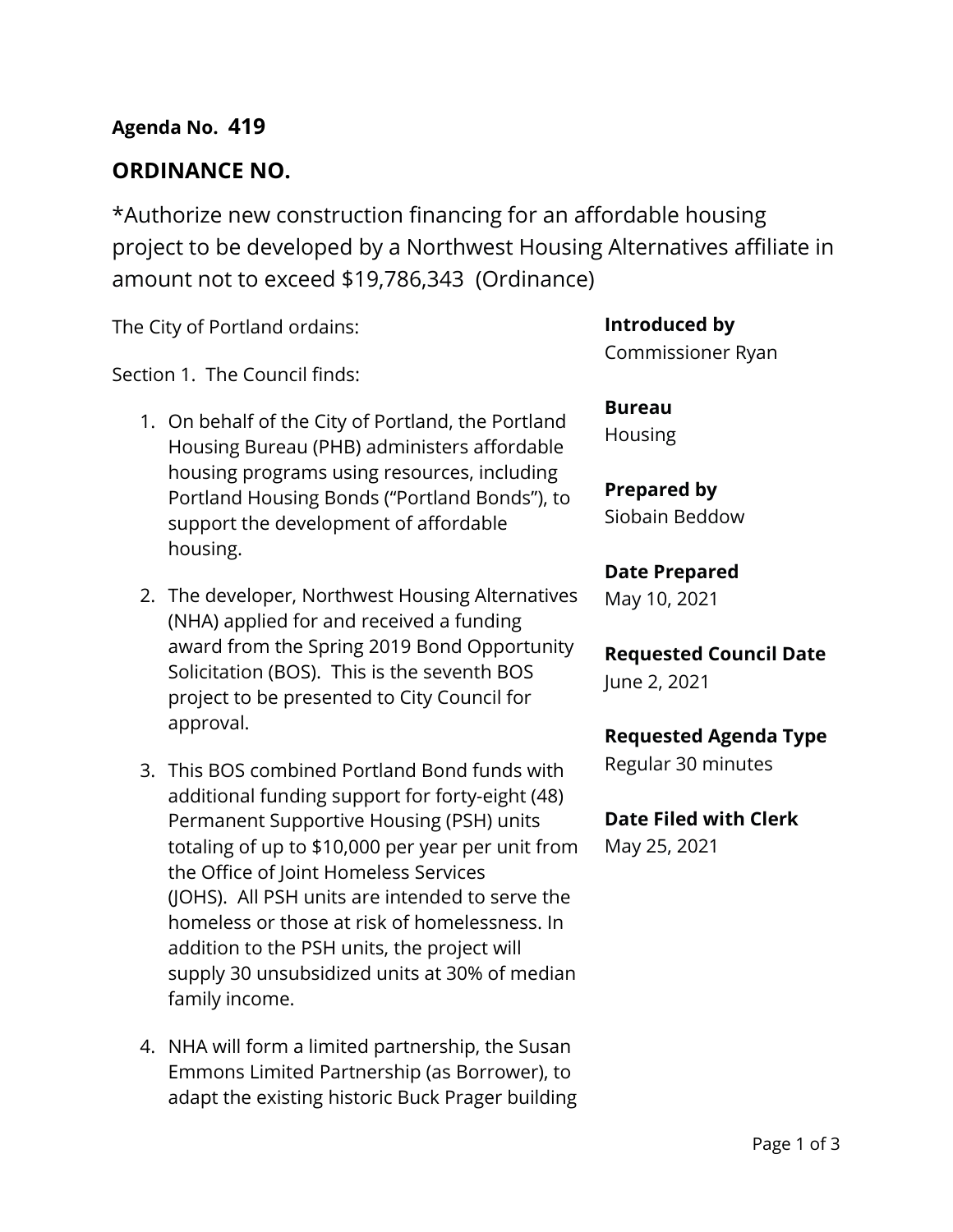from office to residential uses, and develop new construction three-story and six-story buildings for the multifamily rental project (Project), located at 1727 NW Hoyt Street and 624 NW 18<sup>th</sup> Street in the Northwest District Association neighborhood consisting of 144 affordable rental units plus two manager units.

- 5. The Project is in a high opportunity area and will serve seniors and adults with incomes at or below 60% of median family income (MFI). It is comprised of one hundred forty-four (144) studios and two (2) one-bedroom manager units.
- 6. Seventy-eight (78) studio units will be restricted at 30% MFI and thirty (30) of these are unsubsidized by any rental support or Section 8 vouchers. Fortyeight (48) units are subsidized by Section 8 vouchers. The remaining sixty-six (66) units will have rents at or below 60% MFI.
- 7. Forty-eight (48) studio units will be housing PSH households and receiving service subsidy from JOHS.
- 8. The Borrower will enter into regulatory agreements with PHB to maintain the affordability requirements for the Project for 20 years to comply with the Portland Bond requirements and for up to 99 years to comply with City Policies.
- 9. The proposed City funding leverages more than \$28 million of other public and private financing contributed by KeyBank, KeyBank Real Estate Capital, Keybank Community Development, Metro (TOD) and the Oregon Housing and Community Services Department.
- 10.On March 6, 2021, the PHB Housing Investment Committee recommended approval of the use of Portland Bond funds and other City funds for development of the Project.

NOW, THEREFORE, the Council directs:

A. The Director of PHB is hereby authorized to execute any and all financing and related documents necessary to provide an amount not to exceed \$19,786,343 to the Borrower or a NHA affiliate for the construction and operation of the Project.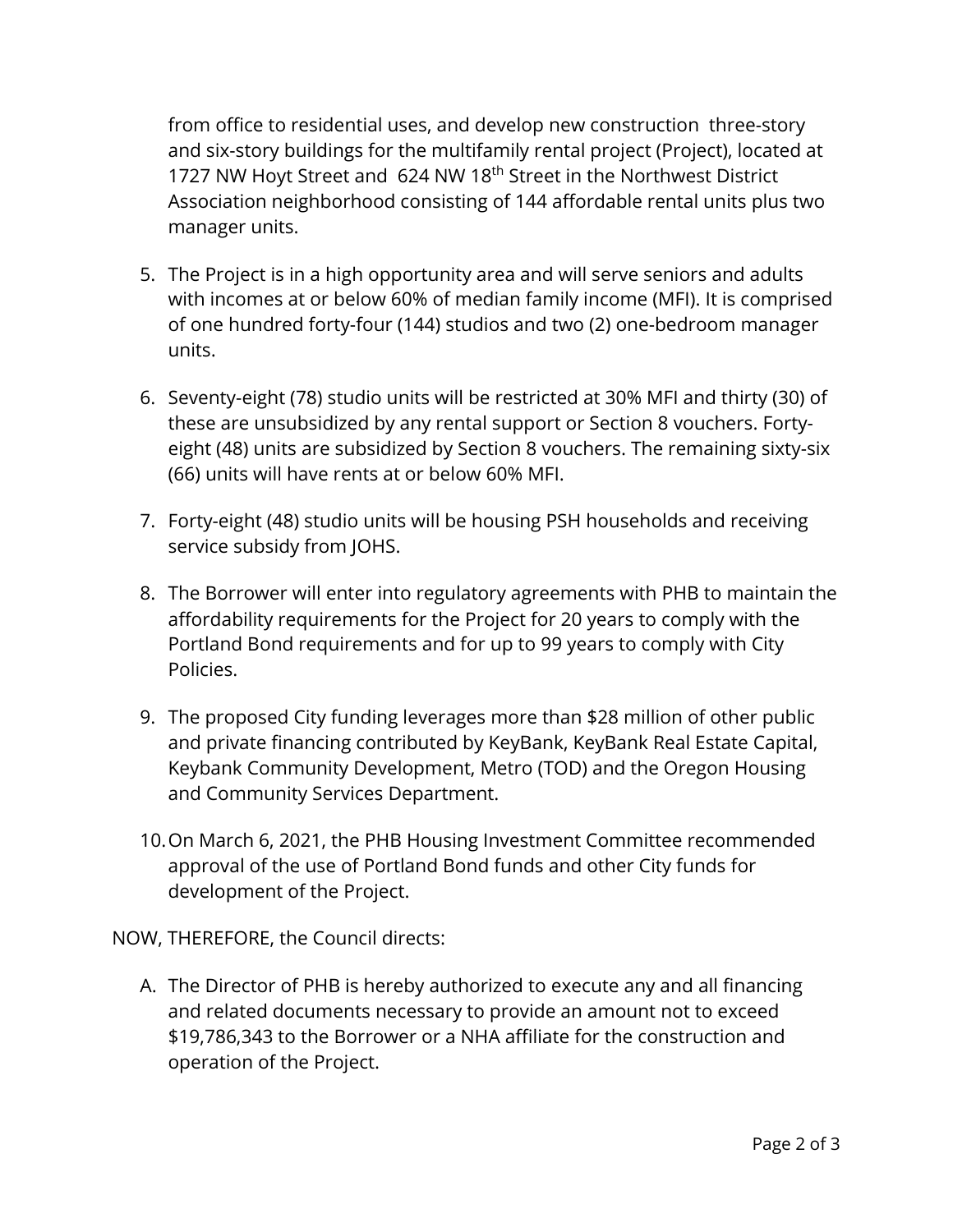B. The Director of PHB is hereby authorized to approve amendments or modifications to any and all financing and related documents, within the maximum amounts approved under this Ordinance, consistent with City policies, and subject to the approval as to form of such documents by the City Attorney's Office.

SECTION 2. The Council declares that an emergency exists because a delay in the City's approval would impair the ability of the Project to meet the timeline required by other financing sources and would delay the Project and could affect the budget: therefore, this Ordinance shall be in full force and effective from and after its passage.

|  |  | Passed by Council: |
|--|--|--------------------|
|--|--|--------------------|

# **MARY HULL CABALLERO**

Auditor of the City of Portland

Action Taken:

By

Deputy

Commissioners voted as follows (Yea or Nay)

Rubio -

Ryan -

Hardesty -

Mapps -

Wheeler -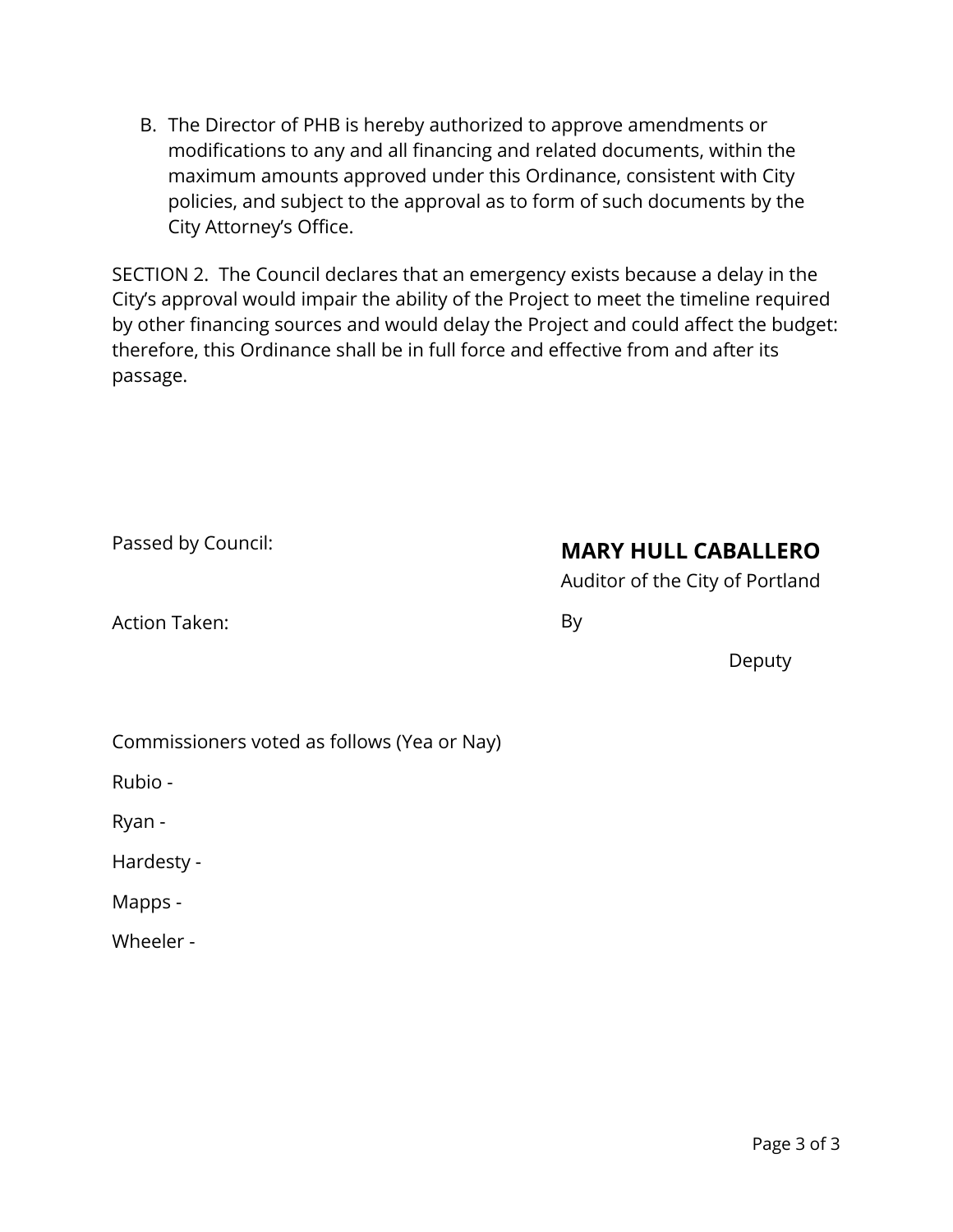### **IMPACT STATEMENT**

**Legislation title:** \*Authorize new construction financing for an affordable housing project to be developed by a Northwest Housing Alternatives affiliate in amount not to exceed \$19,786,343 (Ordinance)

| Contact name:           | Siobain Beddow, Housing Portfolio Finance Coordinator, PHB<br>Jill Chen, Housing Investments & Portfolio Preservation Manager, PHB<br>Molly Rogers, Deputy Director, PHB       |
|-------------------------|--------------------------------------------------------------------------------------------------------------------------------------------------------------------------------|
| <b>Contact phone:</b>   | 503-823-3273                                                                                                                                                                   |
| <b>Presenters name:</b> | Shannon Callahan, Director, PHB<br>Trell Anderson, Executive Director, Northwest Housing Alternatives,<br>Inc. TAnderson@NWHousing.org<br>Susan Emmons, susangemmons@gmail.com |

Also Present:

PHB Staff:

Molly Rogers, Deputy Director Jill Chen, Housing Investments and Portfolio Preservation Manager Siobain Beddow, Housing Portfolio Finance Coordinator

Northwest Housing Alternatives Staff:

Destin Ferdun, Housing Development Manager [ferdun@nwhousing.org](mailto:ferdun@nwhousing.org)

#### **Purpose of proposed legislation and background information:**

- This Ordinance requests City Council approval of financing in an amount up to \$19,786,343 using Portland Housing Bonds from fiscal years 2020-23.
- The funds will allow Northwest Housing Alternatives Inc. ("NHA") to adapt the historic Buck Prager Building and develop a new 3-story and 6-story building project comprising of 144 new affordable housing units at 1727 NW Hoyt Street and 624 NW 18<sup>th</sup> Street ("Project").
- The Project will provide 78 units affordable to households earning 30% MFI. Of them, 30 will be unsubsidized. An additional 66 units will be restricted at units affordable to households earning 60% MFI or below, and there will be two unregulated managers' units. Forty-eight units are for Permanent Supportive Housing (PSH) and will have JOHS service subsidy.
- This project will target seniors and adults.

The Affordability mix is indicated below:

| <b>Unit Size</b> | <b>Total No.</b><br>Units | Total @<br><b>30% MFI</b> | Total @<br>60% MFI | <b>MGR</b><br>Unit | <b>PSH</b><br>units | PBS8<br><b>Vouchers</b> |
|------------------|---------------------------|---------------------------|--------------------|--------------------|---------------------|-------------------------|
| <b>Studios</b>   | 144                       | 78                        | 66                 |                    | 48                  | 48                      |
| 1 Bedroom        |                           |                           |                    |                    |                     |                         |
| Total            | 146                       | 78                        | 66                 |                    | 48                  | 48                      |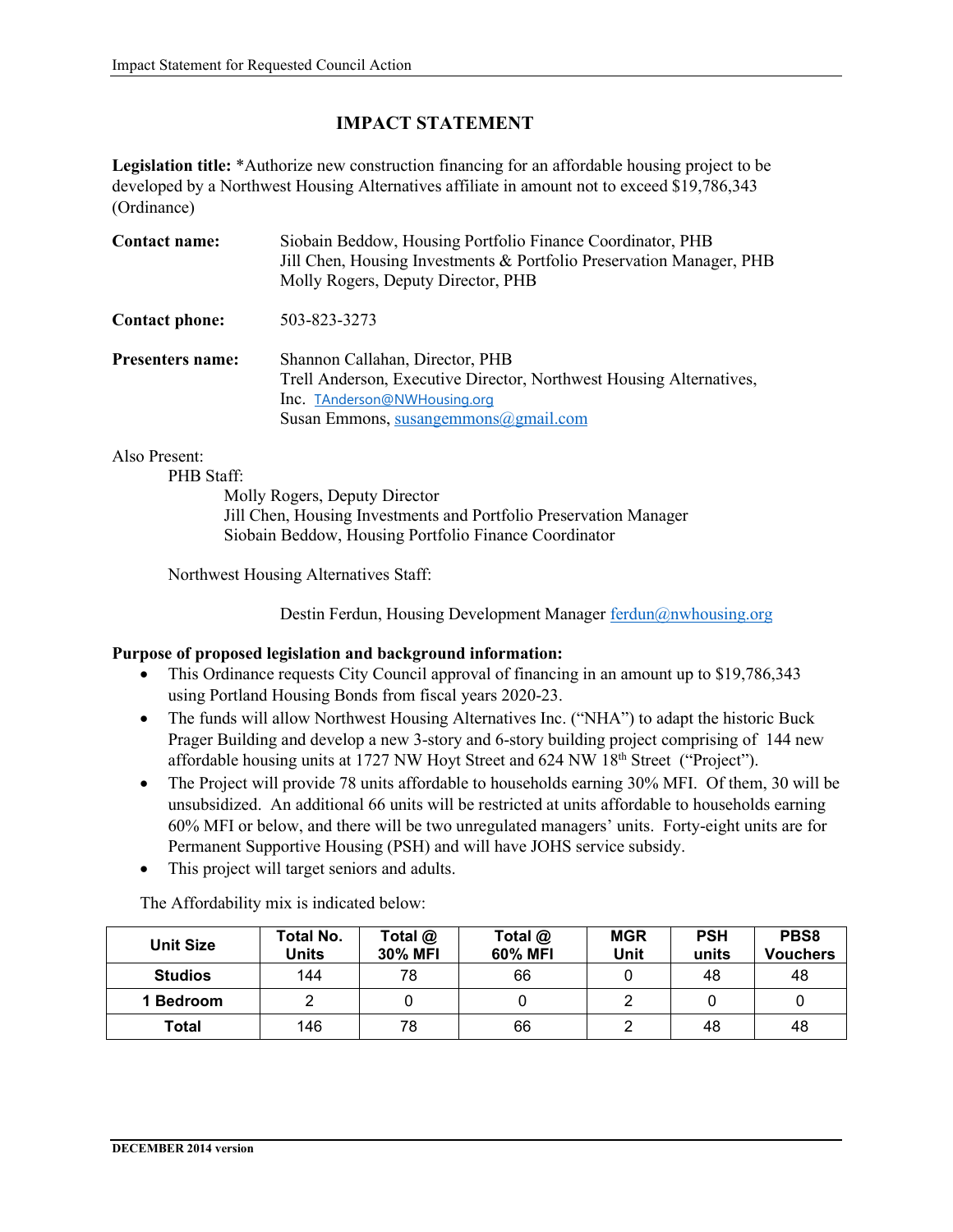#### **Financial and budgetary impacts:**

- PHB is required to regulate and monitor all affordable rental projects that contain City allocated funding for a minimum of sixty years and PHB funded projects are regulated for a term of 99 years.
- The financing amount requested is included in the PHB FY 2020-23 Adopted Budget and is also included in the bureau five-year forecast.
- The cost of PHB delivery of the units including community outreach, establishment and coordination of a Bond Oversight Committee, Project due diligence, construction monitoring, negotiations, and documentation related to the development of the Project are included in the PHB FY 20-21 Revised Budget and covered in the Program Delivery Fee of \$1,294,434 Of which half is anticipated at closing and the remainder due at the conversion to permanent financing of the project (36 months from financial closing).
- PHB will charge a fee over the life of the project to cover compliance monitoring costs.
- The Project is applying and qualifies for System Development Charge ("SDC") waivers, which collectively total an estimated \$2,105,712 in foregone City revenue.

#### **Community impacts and community involvement:**

Impact:

- 144 units of affordable housing in northeast Portland, excluding two managers' units.
- 48 (or 33%) of the affordable units are targeted to serve homeless households especially seniors.
- 78 (or 54%) of the affordable units will be restricted to households earning 30% AMI or less.
- The Project is required to target an equity in contracting goal of 30% for DMWESB-SDV for construction costs and a 20% for professional services. Current estimate is at least 30% of construction cost to certified firms and upwards of 80% of professional services.

#### **Community Involvement:**

According to Trell Anderson, NHA's Executive Director, the neighborhood strongly advocated with the City for affordable housing at this location. There were some neighborhood concerns surrounding building height, massing and finishes and lack of parking, which were resolved through an appeal to the Land Use Board of Appeals. This project fulfills city and neighborhood goals via the historic preservation of the Buck-Prager building as well as seismically retrofitting an unreinforced masonry building.

### Total Units 144 affordable plus 2 managers' units unrestricted No. at or below 30% MFI 78 units: 30 unsubsidized and 48 subsidized No. at or below  $60\%$  MFI 144 Population Specific Units | 48 PSH PHB Funds <br> **\$19,786,343** in Portland Housing Bond funds

#### **Unit Mix and Affordability**

#### **100% Renewable Goal:**

Project will be certified Earth Advantage Platinum and will contribute to the City's goals to reach 100% energy needs with renewable energy by 2050.